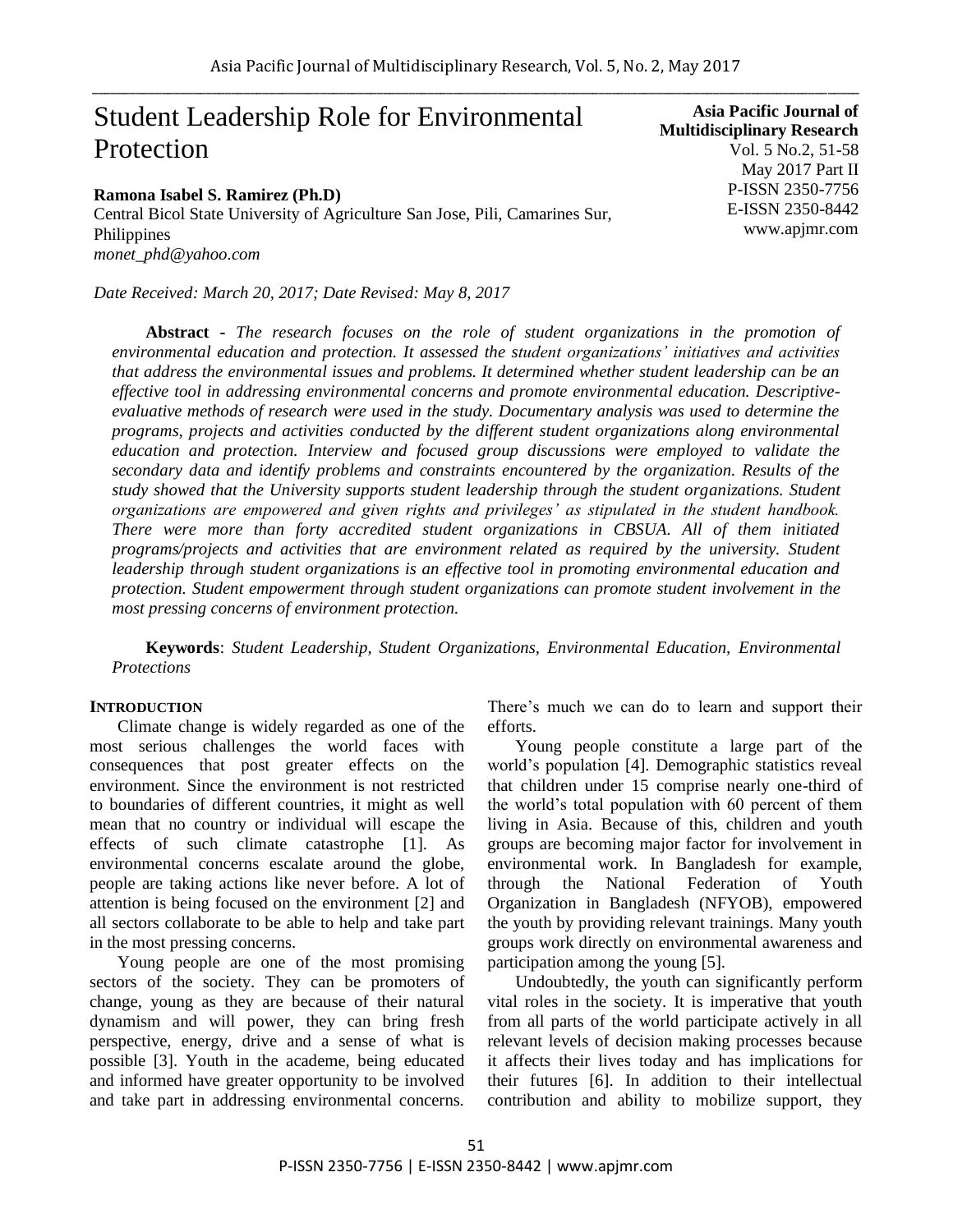bring unique perspectives that need to be taken into account.

The youth are agents of change. They are the hope of the present and next generations to come [7].Aside from having greater stake in the more distant future, young people are especially well-paced to promote environmental awareness simply because they often have better access to information about the environment than their elders [4]. Aside from exposure in formal education, youth of today have lived all their lives in an era in which environmental issues have loomed large.

Youth participation in all societal concerns has long been noted. Many success stories about young peoples' participation in environmental advocacy have been told. Website of the Philippine Center for Environmental Protection and Sustainable Development, Inc; reflected youth participations in environmental advocacies through the Green Youth Movement of the Philippines [8]. GYM Philippines believed that the Filipino youth should be involved in green initiatives because a) they comprises 30% of the country's population, b) they are vulnerable to environmental degradation and disasters, c) they will inherit the responsibility of taking care of the environment, d) has high intellectual capacity for green initiatives, and e) has strong ability to mobilize. Youth mobility may be enhanced when working as a group.

Student organizations may present opportunities for collaboration. It can help build network and can provide valuable skills [9], and invaluable experiences [10] that they can contribute in the implementation of environmental protection advocacy. Involving student leaders contribute in shaping organizational goals [11].

Involving students in educational reforms is a practical thing to do. They have unique knowledge and perspectives that can make reform efforts more successful [11]. Involving students in environmental advocacy may lead to successful implementation of environmental protection and advocacies because to involve students is to involve energy and enthusiasm [12].

Student organizations may provide a successful tool in accelerating the development towards aware and motivated students. Its members may play an active part in the transformation towards a sustainable society [13]. Environmental education and protection advocacy must include students as visionaries and creative thinkers because by doing so, new possibilities and options may be found [14].

Students are change agents [15]. They are part of sustainable development efforts [12]; a producer of school outcomes and their involvement is fundamental to all improvement [11]. Their inputs, leadership and decision making were in the forefront of environmental education activities [16]. No doubt, the youth of today through student organizations can be an important tool in the promotion of environmental education and protection. It is therefore worthy to look at the environmental initiatives of student organizations in academic institutions.

The research focuses on the role of student organizations in the promotion of environmental education and protection. It particularly assessed the Central Bicol State University of Agriculture (CBSUA) student organizations' initiatives and activities that address environmental issues and problems, c/y 2015 to 2016. It determined whether student leadership can be an effective tool in addressing environmental concerns and promote environmental education. The study aimed to determine the University policies and legal basis on student organizations; determine the profile of the accredited student organizations in CBSUA for the year 2015 to 2016; identify the student organizations that are actively involved in environmental advocacy and protection; assess the impact of the student leaders participation to organizations' initiatives and activities that address environmental issues and problems to their attitude towards environmental protection; identify problems and constraints encountered by the organizations in implementing environment related initiatives; and assess whether student leadership can be an effective tool in addressing environmental concerns and promote environmental education.

#### **METHODS**

Descriptive-evaluative methods of research were used in the study. Documentary analysis and survey were conducted to determine the organizational profile, programs, projects and activities conducted by the different student organizations along environmental education and protection. Interview and focused group discussions involving student leaders, organization officers, active members, and organization advisers were employed to validate the secondary data obtained from the office of the University Student Affairs and Services (OSAS).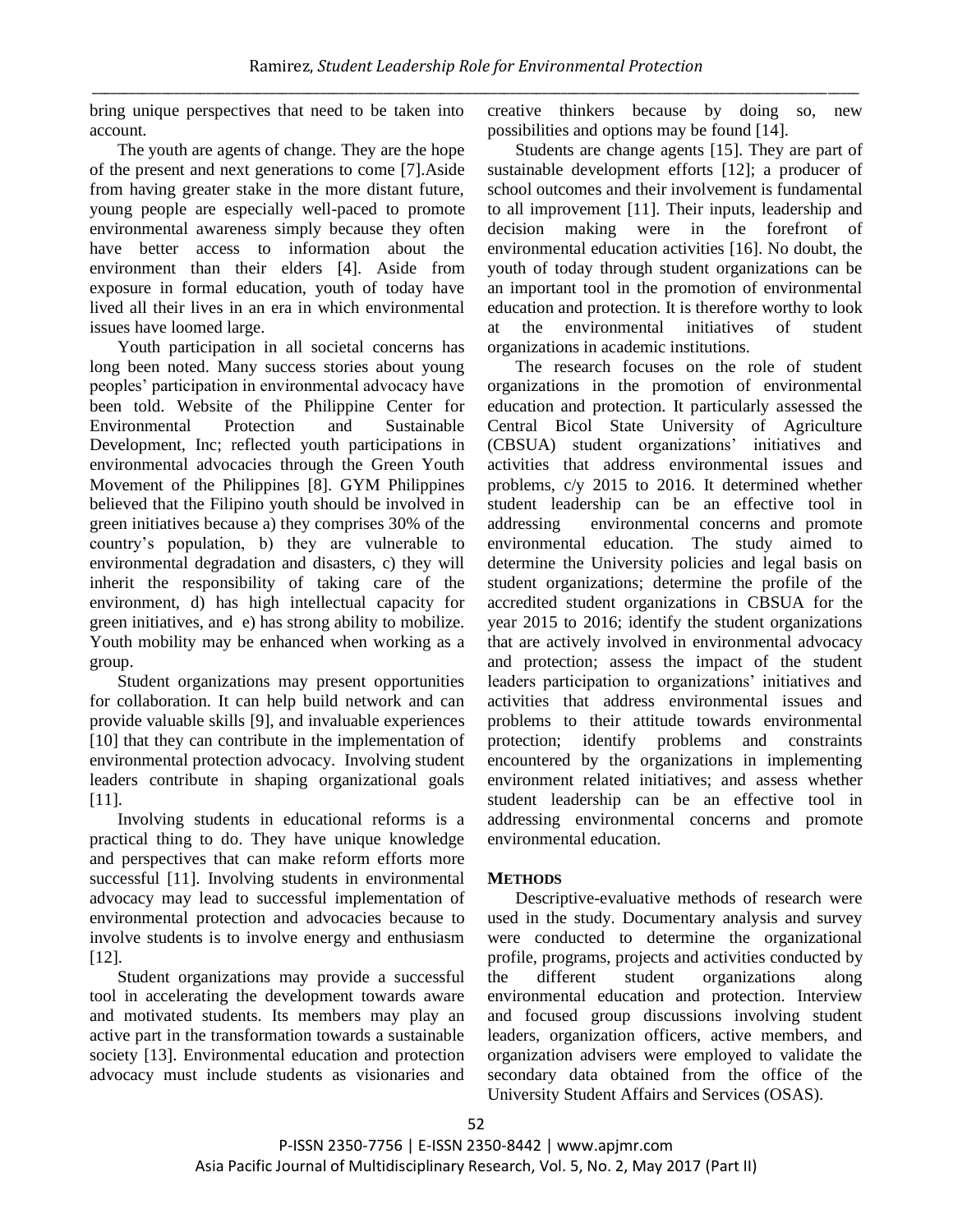### **Respondents**

The subject of the research were the top ten (10) student organizations of the forty-nine (49) OSAS accredited student organizations of CBSUA in 2015 to 2016 who were ranked based on active involved in environmental protection related activities. Key informants (KI) were the people that man the organizations, including CBSUA Student Affairs and Services (CBSUA-OSAS) personnel. The men behind the organization were the organization advisers, officers and active members. Some OSAS personnel were also included particularly the director and the student organization coordinator. They were the source of some pertinent information that included the university policies on student organization and the protocol for the conduct of activities among others.

## **Sampling Procedure**

There were a total of thirty- four (4) key informants (KI) involved in the Key Informant Interview (KII) identified through purposive sampling. Ten (10) organization advisers, 10 organization president, 10 active members, 1 OSAS Director, 1 student organization coordinator and 2 OSAS staff. Active members were identified by the organization adviser and the OSAS staffs were those designated to cater to the student organizations' concerns. Name of the key informants were withheld for ethical reasons.

# **Data Gathering Procedure**

Documentary analysis was conducted to determine the programs, projects and activities conducted by the different student organizations along environmental education and protection. Key Informant Interview (KII) and focused group discussions (FGD) involving student leaders, organization officers, active members, and organization advisers were employed to validate the secondary data obtained from the office of the University Student Affairs and Services. The FGD was conducted to validate the information noted in the interview.

Documents available at the OSAS consist of student organization profile, accomplishment reports, student handbook, activity proposal, activity permit and others were requested through the OSAS Director and student organization coordinator. The documents were sources of secondary data that were evaluated. Informal interview and focused group discussions (FGD) were conducted involving the key informants who were identified through purposive sampling. Discussions were focused on the organizational profile, programs/projects implemented, initiatives conducted, impact on student leaders' attitude towards environmental protection and problems encountered in the conduct of environment related initiatives.

Accomplishment reports of the ten (10) student organizations whose identity are withheld were used in the documentary analysis. Only valid and recognized documents filed at the University Office of Student Affairs and Services were used in the data gathering. Information generated from the KII were triangulated through the FGD to ensure reliability of research results.

## **RESULTS AND DISCUSSION**

This section presents discussions which were focused on a) University policies and legal basis on student organizations, b) profile of the accredited student organizations in CBSUA for the year 2015 to 2016, c) student organizations that are actively involved in environmental advocacy and protection, d) impact on student leaders' attitudes towards environmental protection, e) problems and constraints encountered by the organizations in implementing environment related initiatives, f) student leadership as an effective tool in addressing environmental concerns and promotion of environmental education.

# **University Policies on Student Organizations**

Student organization is one of the major component of student affairs and services of the Central Bicol State University of Agriculture. Chapter VI of the student handbook describes student organizations as groups of bona fide students united to promote the ideals and objectives of the University and serve as instruments of development [17]. Its organizational programs serve the students' needs to significantly advance the University's educational and social goals. It is facilitated by the Student Organization Coordinator and directly under the regulation of the OSAS.

Student organizations in CBSUA are classified into academic, civic, fraternities and sororities, and religious organizations. The University Supreme Student Council (USSC) is the umbrella organization of all accredited student organizations. It is the highest governing body of the studentry serving as voice of the students to the administration [17]. The council is empowered to perform functions that include among others, the coordination and provision of assistance to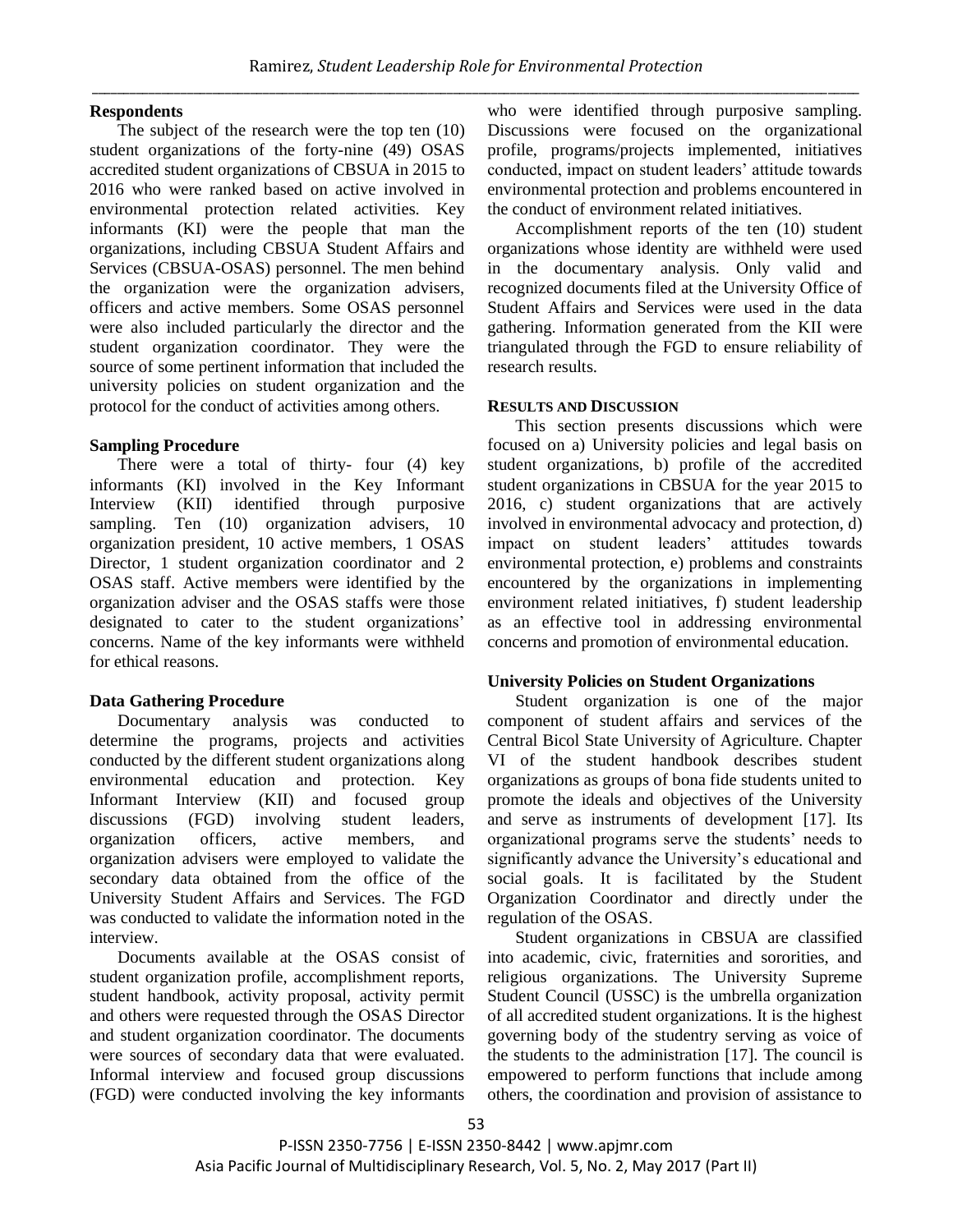accredited organizations in the implementation of their activities. This implies that projects and activities of student organizations in the university are subject to the regulation and or approval of the USSC and overall supervision of the OSAS.

All bonafide students of the university are given equal rights to join any organization and or organize themselves into an organization. Any group of twentyfive (25) students may apply as an organization to the OSAS at the start of the semester, they just have to comply with the requirements stipulated in the University policies. Existing and accredited organizations are required to submit annual accomplishment report, financial report together with accomplished documents that include among others the a) annual workplan of activities for the school year, approved by the adviser; b) list of current officers and members with their names and addresses duly certified by the University Registrar; c) list of newly elected officers and advisers with pictures; d) class schedule of the current officers of the organization; ratified Constitution and By-Laws; e) Vision, Mission and Philosophy of the organization, and f) date, time and place of organization's meeting. The university requires activities for accreditation and re-accreditation that includes a) one activity highlighting the organization's purpose of existence; b) one activity of service learning in nature; c) one activity on popular issues and participation in all activities directly sponsored by the OSAS or its coordinating units. Organization adviser is required to device a monitoring and evaluation scheme. Corresponding policies on benefits and incentives, returning organizations, revocation of status, recognition and others are all stipulated on chapter VI of the Student Handbook.

#### **Organizational Profile for 2015 to 2016**

Documents from the Office of Student Affairs and Services reflected University's full support to student organizations. Aside from the provisions stipulated in the student handbook that allows bona fide students to organize themselves for a common cause, the university allocated funds for student services, particularly on the capacity building of student leaders and support to student organization activities. The USSC is empowered in the management of the student development fund although; a protocol is prescribed for the purpose.

Data in table 1 revealed active involvement of students in organization. For 2015 to 2016 alone, there are more than forty accredited student organizations in CBSUA, of various classifications.

| <b>Table 1. Profile of Accredited Student</b> |  |  |  |
|-----------------------------------------------|--|--|--|
| Organizations in CBSUA for 2015 to 2016       |  |  |  |

|                                | <b>Number of Organizations</b> |           |
|--------------------------------|--------------------------------|-----------|
| <b>Classification</b>          | 2015-2016                      | 2016-2017 |
| College Student Council        |                                |           |
| Academic Organizations         | 26                             | 29        |
| Civic Organizations            | 11                             |           |
| <b>Religious Organizations</b> |                                | 3         |
| Fraternity and Sorority        |                                |           |

Profile of the accredited student organizations indicated that majority of the student organizations were academic in nature. The rest were civic organizations and a few were religious. Data likewise revealed existence of College Student Councils; these however were not renewed in 2016. Interview with the organization officers revealed minor reason for the non-renewal as time constraints due to overlapping academic involvement of the officers responsible for the preparation of documents necessary for reaccreditation.

#### **Student Organizations Involved in Environmental Advocacy and Protection**

There were more than forty (40) accredited student organizations in CBSUA for the years 2015 to 2016. All of these accredited organizations conducted at least one environment related activity as mandated by the University. Graph 1 presents the commonly conducted organizational activities for 2015 with the relative percentages.



*Graph 1: Student Organization Activities for 2015 (Source: OSAS Accomplishment Report for 2015)*

Data showed that all of these organizations were actively involved in activities that support the University's educational and social goals. Activities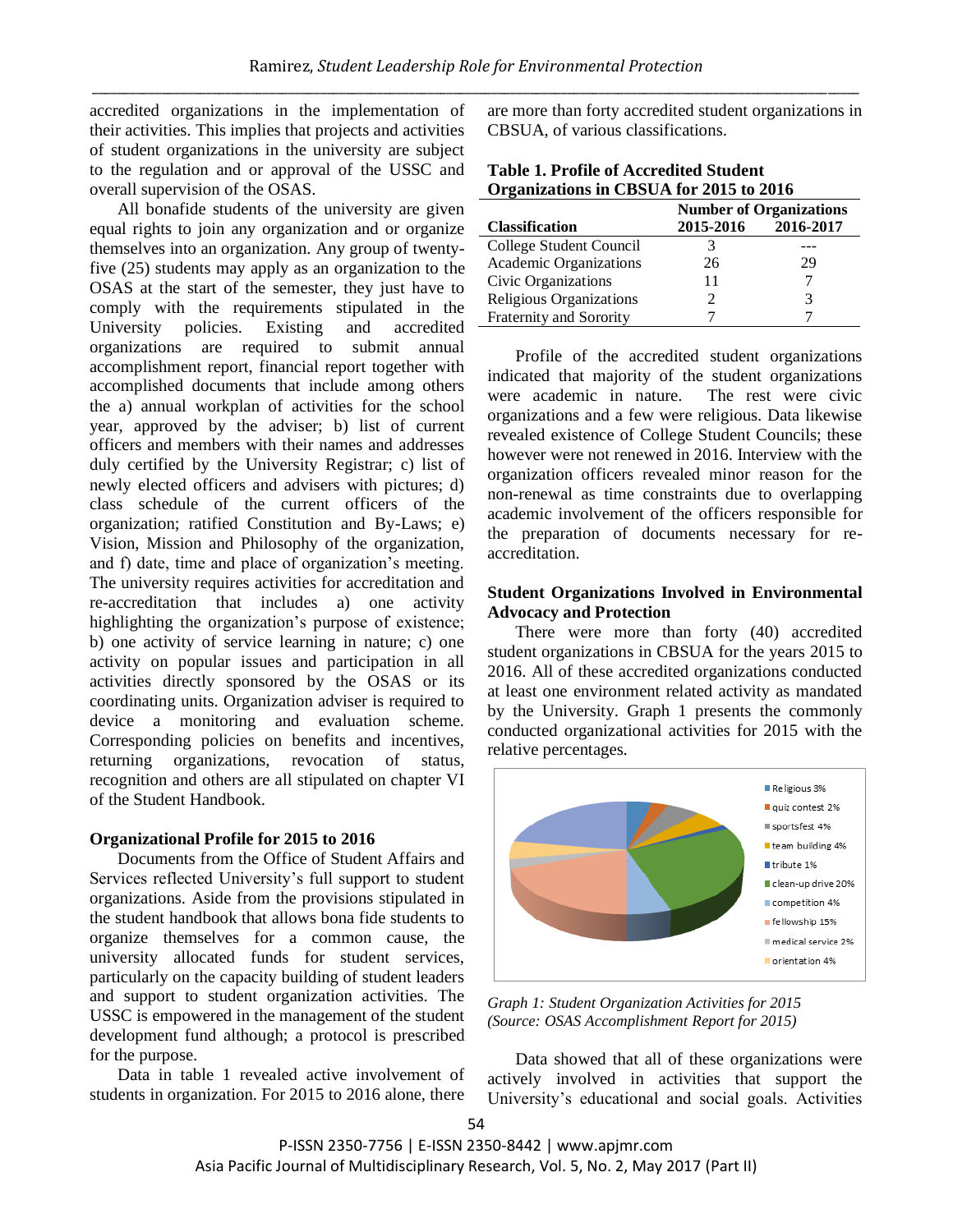conducted include those that are educational (18%), religious (3%), quiz contest (2%), sportsfest(4%), team building (4%), tribute (1%), clean-up drive (20%), competition (4%), fellowship (15%), medical service (2%), orientation (4%) and outreach (17%).

It can be noted in graph 1 that clean-up drive is the most frequently conducted activity, comprising twenty percent (20%) of the totally conducted organizational activities for 2015 [18]. Educational, clean-up drive and outreach were the nature of activities that got higher percentage and were linked with environmental advocacy and protection.

Educational activities include training and seminars on environmental management and protection. Clean-up drive as noted from the organizational leaders was their way to help in maintaining ecological balance particularly in the preservation of natural habitat of flora and fauna, a clear manifestation of student concern for environmental protection.

Looking further into the documents provided by OSAS, it is reflected that most of the organizations were conducting at least one (1) environment related activity. This is so because it is a requirement for reaccreditation of the student organization. Analysis of the data revealed a number of organizations sponsoring activities that were mostly environment related. Collaboration among organizations is also evident. Table 2 (see appendix) gives the organizations that are actively involved in the promotion of environmental advocacy and protection with the specific environment related activities conducted.

As indicated in Table 2 (see appendix), organizations actively promoting environmental advocacy includes the League of Ecologists (LOE) with at least ten (10) activities conducted in 2015 alone; League of Elementary Teachers (LET) with 5 environment related activities conducted; Rotaract Club of Isarog, Physical and Biological Sciences Union (PBSSU) and Sarong Banggi Organization all with four (4) environment related activities conducted. Spirited Otakus' Ultimate League conducted three (3) environment related activities for 2015.

Data in table 2 further reflected that the top five student organizations actively promoting environmental advocacy and protection conducted activities such as clean-up drives in the university, estero, and coastal areas; tree planting and distribution of planting materials; waste analysis and characterization study (WACS); environmental

advocacy seminars, waste management trainingseminar; pulotkalat; grin for green; community waste management training; container gardening; climate summit; and green CBSUA campaign photoshoot. Findings manifested awareness and concern of students towards environmental protection. The motive for environmental protection is evident in the conduct of environment related activities of the different organizations. Indeed, student leadership through the student organizations can be an effective tool for environmental advocacy and protection; their input, leadership and decision making were at the forefront of environmental education activities [16]. The youth dynamism and creativity added with better access to information [4], can bring about fresh perspective [3]that may lead to the promotion of environmental advocacy. CBSUA student leaders can be the University's partners in the promotion of environmental education and protection.

### **Impact of Participation to Environment Related Activities to the Attitude of Students Towards Environmental Protection**

Interview and focused group discussions conducted to student leaders, organization officers and advisers revealed positive impact of the conduct of environment related initiatives. Many of the respondents expresses enjoyment in participating at community based activities such as tree planting and clean-up drives. It made them realize the importance of caring for the environment. One of the organization presidents shared that his constant participation to environment related activities started his advocacy for environmental protection. He is now actively encouraging and leading his friends to participate in environment related initiatives of their organization.

Another very remarkable response noted during the FGD was the transfer of knowledge and advocacy from the student organizations to the community. Majority of the FGD participants shared initiative of influencing their own family. Involvement were through waste segregation,, water, energy conservation, recycling and backyard clean-up. There were also some who participates in community tree planting and "rabus". Rabus is a community activity, bayanihan in nature, where community residents helped in doing certain tasks in the barangay as community clean-up and other similar activities.

Findings imply development of positive attitude towards environmental protection. This manifestation is consistent with learning principles stating that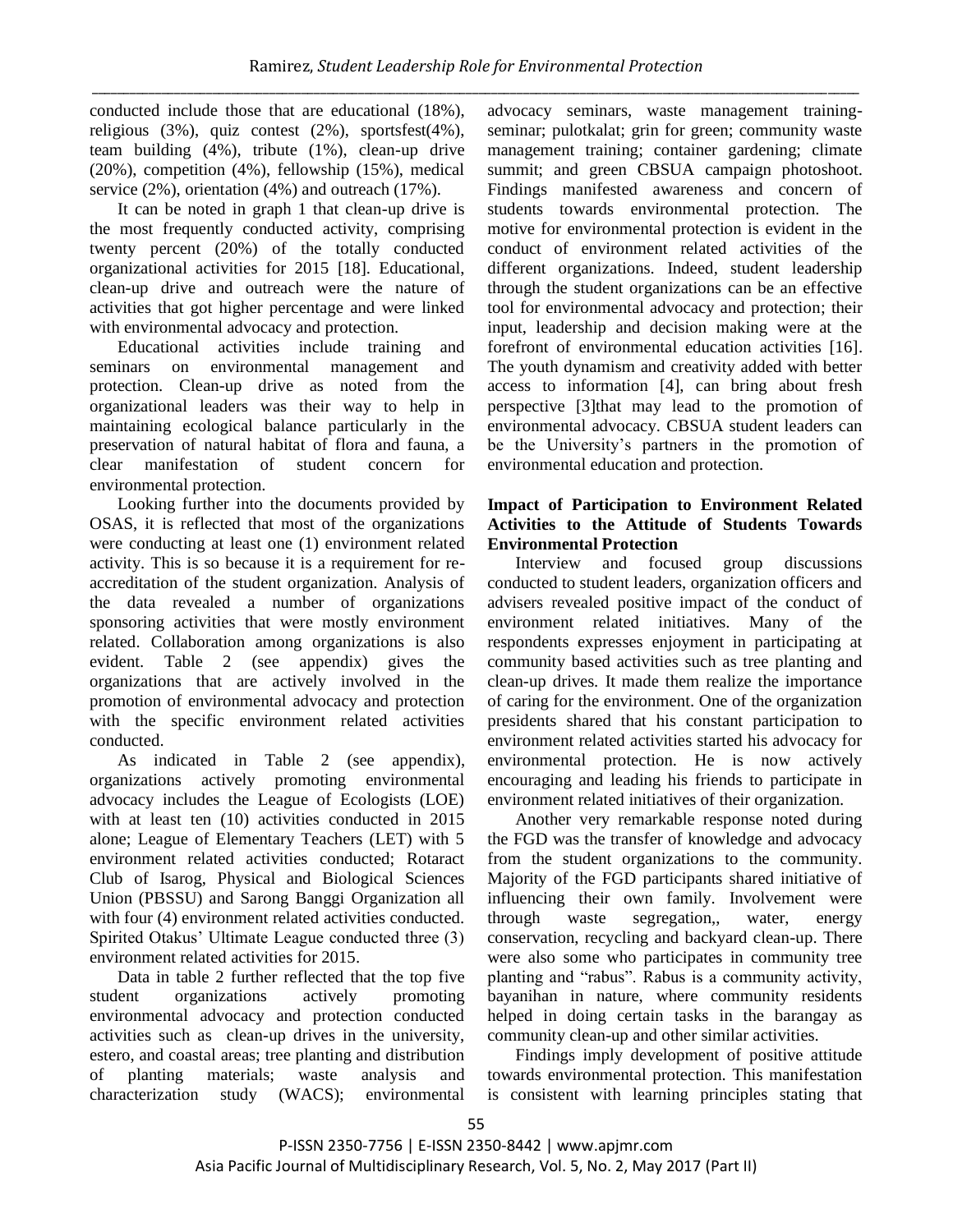experience promote learning and learning results to change in behavior[19]-[20]. The experience of participating in environment related activities sponsored by the student organization foster awareness of the environmental issues among students thereby resulting to a change in their behavior. Student organizations can therefore be an effective partner in promoting environmental advocacy and protection.

Young people are one of the most promising sectors of the society. They can be promoters of change, young as they are because of their natural dynamism and will power, they can bring fresh perspective, energy, drive and a sense of what is possible [3]. Youth in the academe, being educated and informed have greater opportunity to be involved and take part in addressing environmental concerns.

#### **Problems Encountered By Organization Leaders in the Conduct of Environment Related Initiatives**

Problems encountered by organization leaders in the conduct of environment related advocacies were mostly financial in nature. Other problems raised in the FGD were time constraints and protocol in requesting permit for the conduct of activity.

Financial problem was due to the limited organization fund. Requesting subsidy from the University Supreme Student Council (USSC) is difficult due to the limited fund allocation of USSC and many organizations and students sharing the resources. Time constraints was brought about by the overloading academic tasks of students involved. The tedious protocol and the many required documents relative to the conduct of an activity hindered realization of organizational plans.

### **Student Leadership as Tool in Addressing Environmental Concerns and Promotion of Environmental Education and Protection**

Results of the study strongly indicated potentials of student leaders in bringing about change. Through the student organization, young minds and youth dynamism bring about fresh perspectives that made things possible. With minimal adult supervision, the creativity of their minds and strong conviction to make a difference enabled them to take part in the most pressing concerns of the environment.

The Philippine Center for Environmental Protection and Sustainable Development, Inc. (PCEPSDI) believed that the youth of today can be tool for environmental protection. Through their Green Youth Movement |(GYM), it cited that the Filipino youth should be involved in green initiatives because a) they comprises 30% of the country's population, b) they are vulnerable to environmental degradation and disasters, c) they will inherit the responsibility of taking care of the environment, d) has high intellectual capacity for green initiatives, and e) has strong ability to mobilize.

This study had proven that CBSUA student leaders shared the same potentials. The documents from the Student Affairs and Services present an overwhelming proof for the University Student Organizations' initiatives towards environmental advocacy and protection. They became the implementing arm of OSAS in the promotion of environmental related initiatives which they themselves have conceptualized. No doubt, the youth of today through student organizations can be an important tool in the promotion of environmental education and protection.

#### **CONCLUSION AND RECOMMENDATION**

Central Bicol State University of Agriculture supports student leadership through the student organizations. Student organizations in the university are empowered and given rights and privileges' as stipulated in chapter VII of the student handbook. There were more than forty accredited student organizations in CBSUA. All of the accredited student organizations initiated programs/projects and activities that are environment related as required by the university. A significant number of student organizations were noted to be actively involved, conducting at least three activities per year consisting of coastal clean-up, estero clean-up, tree planting, trainings and seminars on environmental awareness, clean and green program, pulot kalatsa Universidad, waste analysis and characterization study (WACS), recycling, Green CBSUA Campaign Photoshoot and others.

Student leaders, through the different student organizations are University's partners in the conduct of environment related initiatives. With adult supervision, student leaders' creativity and dynamism can effectively mobilize the studentry to sponsor and/or participate in environment related activities. This implies that they can be effective tools in promoting environmental education and protection. Student leadership through student organizations may be an effective tool in promoting environmental education and protection. Student empowerment can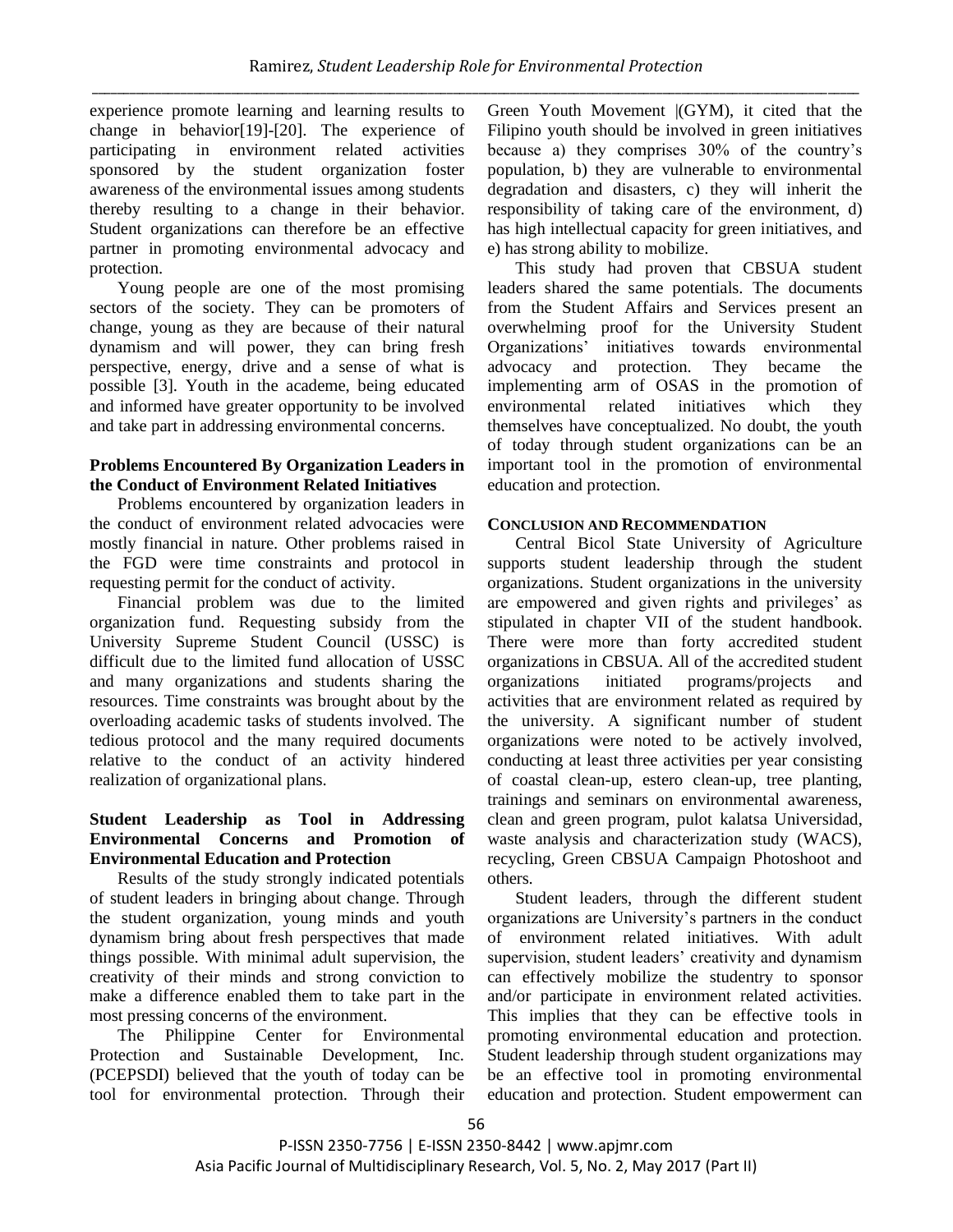promote student involvement in the most pressing concerns of environment protection.

To enhance the effective student participation in environmental education and protection, the University may provide additional Student Development Fund (SDF) to solve fiscal constraints encountered by student organizations; organization advisers should be given lesser load for them to have more time in guiding student leaders in conceptualizing more effective and relevant environment related initiatives, and student leaders be given benefits in the form of scholarship, easy access to information in the library and opportunity to participate in capability building activities to further equip them with time and skills in the exercise of their power and responsibilities as student leaders.

#### **REFERENCES**

- [1] Ramirez, Ramona Isabel S (2015). "Development and Validation of IEC Materials Integrated with CCA and DRR Concepts" CHED-DAP funded research of CBSUA.
- [2] Peleman, K. (2016). Field Notes: Youth and the Envvironment. Retrieved September 8, 2016 from https://goo.gl/FlpRVs
- [3] Jokinen, J. (2016). Field Notes: Youth and the Enironment. Retrieved September 8, 2016 from https://goo.gl/2uem9j
- [4] World Youth Report (2003). Strengthening Participation of Youth in Environmental Protection. Retrieved September 10, 2016 from https://goo.gl/TO5dDt
- [5] Role of Major Groups (2008). Retrieved September 8, 2016 from https://goo.gl/0UXsya
- [6] Youth Sourcebook on Sustainable Development (1995). Winnipeg. International Institute for Sustainable Development. Retrieved October 15, 2016 from http://iisd.ca/youth/ysbk088.htm
- [7] Castillo, G. (2016). Why Engage the Youth? Retrieved from September 10, 2016 from https://goo.gl/j43RF2
- [8] Green Youth Movement of the Philippines. Retrieved from www.pcepsdi.org.ph/gym-philippines.html
- [9] Foubert, J. D. (2006). Effects of Involvement in Clubs and Organizations on the Psychological Development of First-Year and Senior College Students. NASPA Journal, 43(1)
- [10] Hernandez, K. et al. (1999). Analysis of the Literature on the impact of student involvement on Student development and learning.NASPA Journal, vol. 36.
- [11] Wallner, E. (2005). Accelerating universities focus on sustainable development through student Involvement, Chalmers University of Technology.
- [12] Levin, B. (2000). Putting students at the center of education reform. Journal of Educational ChangeI, pp. 155-172.
- [13] Weidner, A. (2014). Study for the establishment of VU Green Office-involvement of students in the sustainability of universities. VU university Amsterdam.
- [14] Dimick, A.S. (2012). Student empowerment in an environmental science classroom: Toward a framework for social justice.*Science Education, 96*, 6,
- [15] Spira, F. (2013) Driving the energy transition at Maastricht University? Analysing the transformative potential on energy efficiency of the student-driven and staff supported Maastricht University Green Office,University College London - 2012/13
- [16] Bolstad, R. et al. (in press). Environmental education in New Zealand schools: research into Current practice and future possabilities. Vol 1: summary research findings. Wellington, Ministry of education.
- [17] Student Handbook (2015). Central Bicol State University of Agriculture, Pili, Camarines Sur, Philippines
- [18] OSAS Accomplishment Report (2015). CBSUA-Office of Student Affairs and Services, Pili, Camarines Sur, Philippines.
- [19] Gines, A. et al(1996). Educational Psychology: A Textbook for College Students in Psychology Teaching. (Quezon City: Rex Bookstore, Inc., 1996).
- [20] Gregorio, H.C (1983). "Laws of Learning," Principles and Methods of Teaching. Garotech Publishing House, Inc., Quezon City, Revised Edition.

#### **COPYRIGHTS**

Copyright of this article is retained by the author/s, with first publication rights granted to APJMR. This is an open-access article distributed under the terms and conditions of the Creative Commons Attribution license (http://creative commons.org/licenses/by/4.